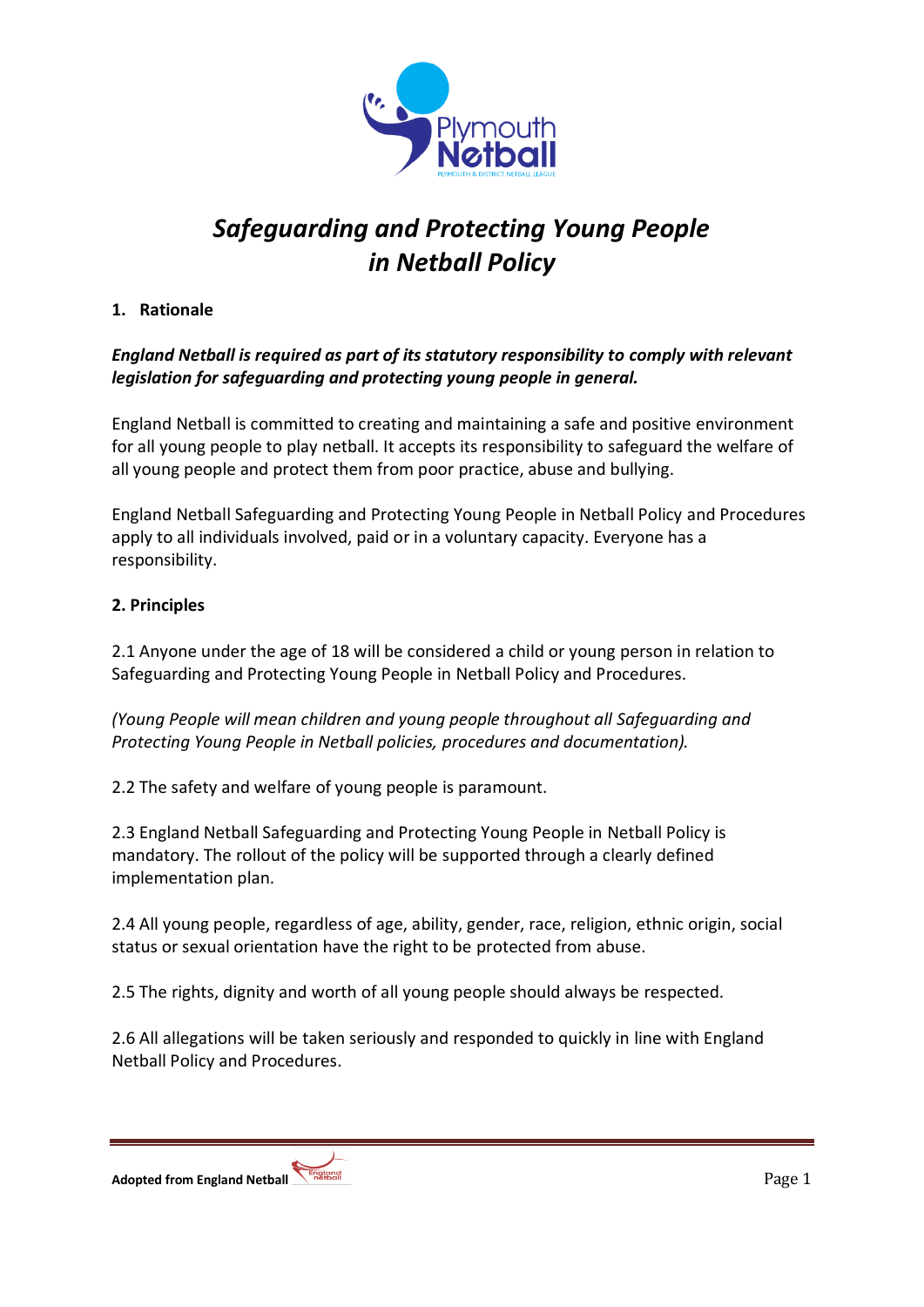

2.7 It is the responsibility of safeguarding and child protection experts to determine whether or not abuse has taken place but it is everyone's responsibility in Netball to act appropriately and report concerns.

2.8 England Netball recognises the role and responsibilities of the statutory agencies safeguarding children and young people and is committed to complying with the procedures of the Local Safeguarding Children Boards<sup>1</sup>.

2.9 Working in partnership with parents and carers is essential for the safeguarding and protection of young people.

<sup>1</sup> 'Local Safeguarding Children's Boards are the key statutory mechanism for agreeing how the relevant organisations in each local area will co-operate to safeguard and promote the welfare of children in the locality. The core membership of LSCBs is set out in the Children Act 2004, and includes local authorities, health bodies, the police and others. The objective of LSCBs is to coordinate and to ensure the effectiveness of their member agencies in safeguarding and promoting the welfare of children'

### **3. Guidance and Legislation**

3.1 The practices and procedures within this policy and documentation are based on the principles contained within UK and International legislation and Government Guidance and have been designed to complement Local Safeguarding Children Boards procedures and take the following into consideration.

- 3.1.1 The Children Act 1989 and 2004.
- 3.1.2 The Protection of Children Act 1999.
- 3.1.2 The Police Act.
- 3.1.3 Criminal Justices and Court Services Act 2000.
- 3.1.4 The Data Protection Act 1994 and 1998.
- 3.1.5 "Caring for the Young and Vulnerable" Home Office guidance for preventing the Abuse of Trust 1999.
- 3.1.6 'What to do if you are worried a child is being abused' DOH 2003.
- 3.1.7 Working Together to Safeguard Children 2006.
- 3.1.8 The UN Convention on the Rights of the Child.
- 3.1.9 Human Rights Act 1998.
- 3.1.10 Safeguarding Vulnerable Groups Act 2006.

#### **4. Roles and Responsibilities**

- 4.1 England Netball must:
	- 4.1.1 Appoint a designated person to manage safeguarding and child protection.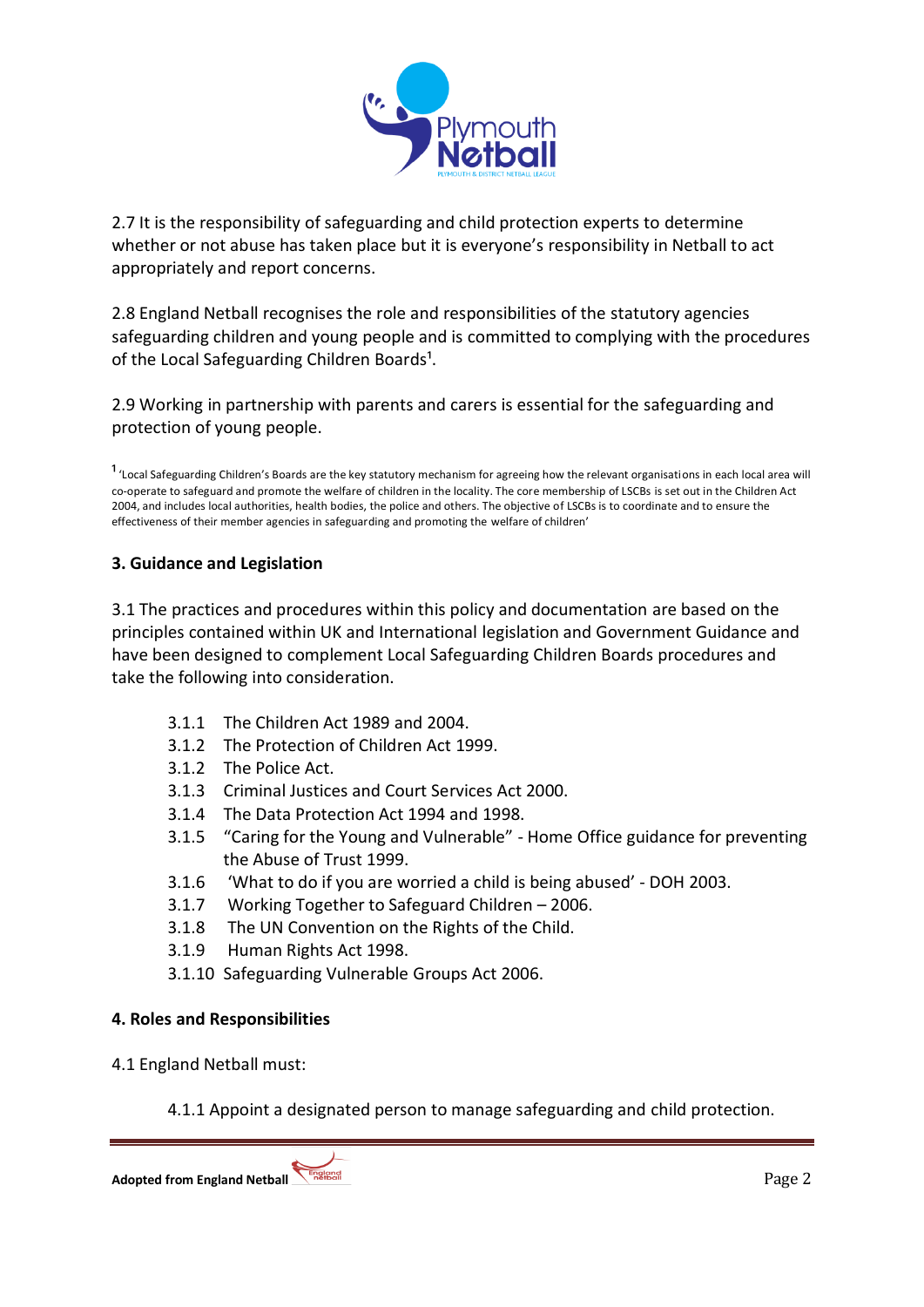

4.1.2 Produce a national Safeguarding and Protecting Young People in Netball Policy and Procedures.

4.1.3 Produce guidance and resources to support the Safeguarding and Protecting Young People in Netball Policy and Procedure.

4.1.4 Manage and respond to concerns and disclosures.

4.1.5 Work in partnership with the statutory agencies where applicable

4.1.6 Form a disciplinary panel as required.

4.1.7 Act upon and communicate the outcome of any disciplinary hearing.

# 4.2 England Netball Regions must:

4.2.1 Appoint a Regional Safeguarding Officer (in line with the volunteer role description and the recruitment process set down by England Netball).

4.2.2 Ensure that the region adopts England Netball Safeguarding and Protecting Young People in Netball Policy and Procedures.

4.2.3 Ensure that all clubs within the region adopt England Netball Safeguarding and Protecting Young People in Netball Policy and Procedures.

4.2.4 Support Club Safeguarding Officers to fulfil their role and responsibility.

4.2.5 Fulfil their role with the management of CRB disclosures.

4.2.6 Ensure that all reported cases are managed in line with England Netball Policy and Procedures.

4.2.7 Support clubs as agreed in the implementation plan.

### 4.3 Affiliated Clubs Must:

4.3.1 Appoint a Club Safeguarding Officer in line with the England Netball Recruitment Guidelines and Volunteer Role Description.

4.3.2 Adopt and implement the England Netball Safeguarding and Protecting Young People in Netball Policy and Procedures and Guidelines.

4.3.3 Ensure that all committee members and club members are aware of their responsibility in Safeguarding and Protecting Young People in Netball.

4.3.4 Support their members through accessing education and training opportunities in relation to the Safeguarding and Protecting Young People in Netball Policy.

4.4.5 Work in partnership with parents/carers and young people within the club.

4.3.5 Implement a policy of Best Practice (*see relevant guidelines*)

4.3.6 Ensure that all relevant members who have regular supervisory contact with young people or a management responsibility for those working with young people undertake an Enhanced CRB disclosure.

### **5. Prohibited Practice**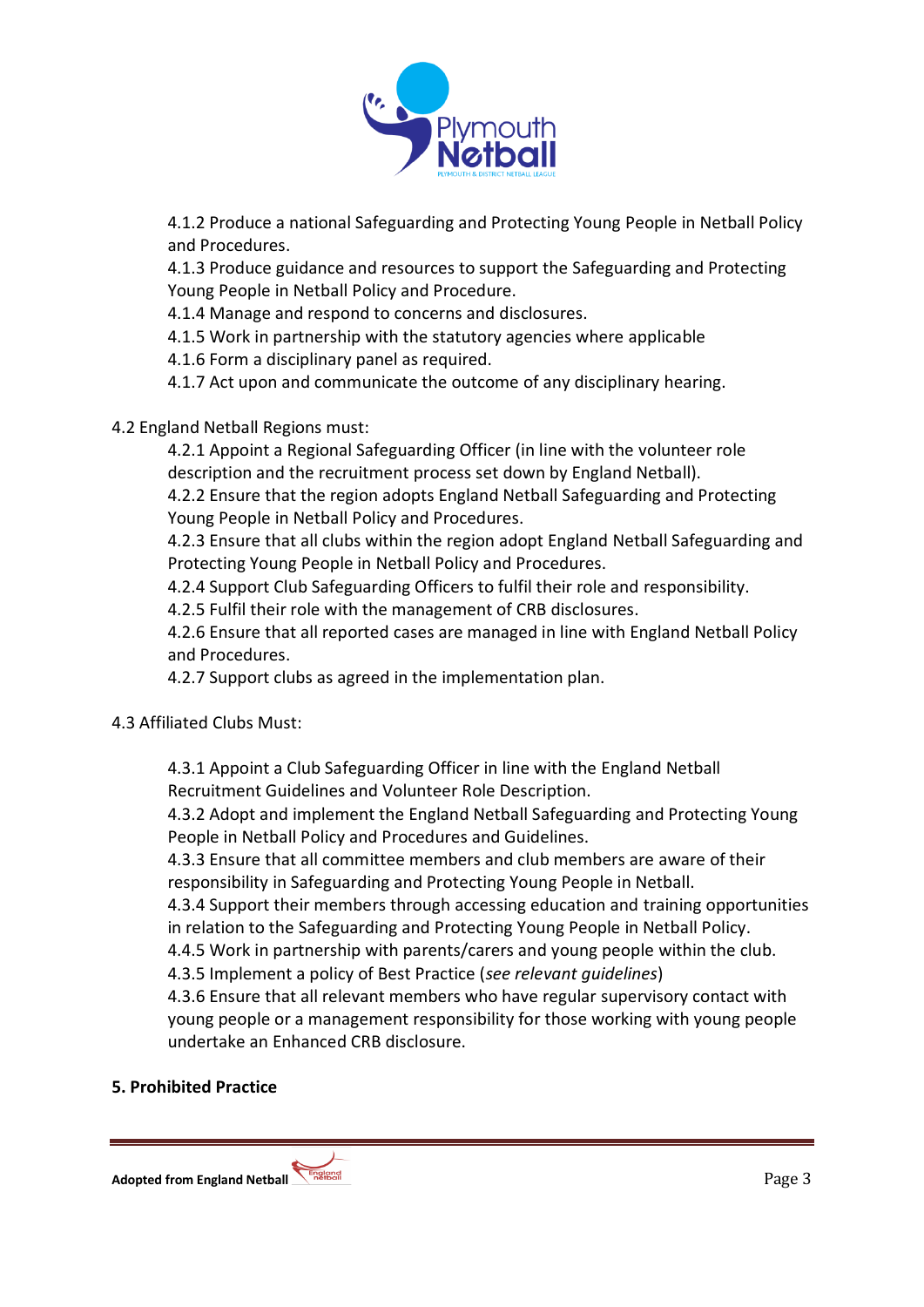

### 5.1 Coaches, volunteers, umpires or managers must never:

5.1.1 Spend time alone with young people away from others.

5.1.2 Take young people to your home where they will be alone with you.

5.1.3 Invite or allow young people to stay with you at your home.

5.1.4 Transport young people in your car alone.

5.1.5 Transport children if you are an unregistered driver (*see relevant guidelines*). 5.1.6 If it should arise that such situations are unavoidable they should only take place with the full knowledge and consent of someone in charge in the club/governing body and/or a person with parental responsibility for the young person. In exceptional circumstances where a coach, manager or volunteer cannot obtain the consent of someone in charge in the Club/governing body and/or person with parental responsibility for the young person then if it is in the welfare interest of the young person, preceding paragraph does not have to be followed. If this occurs the adult must record the occurrence with the club/governing body CSO/EN Lead Child Protection Officer

5.1.7 Engage in rough, physical or sexually provocative games with young people. 5.1.8 Share a room with a young person unless the individual is the parent/guardian. 5.1.9 Allow or engage in any form of inappropriate physical touching or sexual contact or behaviour.

5.1.10 Use or allow young people to use inappropriate language unchallenged. 5.1.11 Make sexually suggestive comments to a young person, even in fun.

5.1.12 Allow allegations made by a young person to go unchallenged, unrecorded or not acted upon.

5.1.13 Do things of a personal nature for young people that they can do for themselves, unless you have been requested to do so by the parents/carer. (It is recognised that some young people will always need help with things such as lace tying and it is also recognised that this does not preclude anyone attending to an injured/ill young person or rendering first aid).

5.1.14 Depart the netball club or agreed rendez-vous point until the safe dispersal of all young people is complete.

5.1.15 Cause an individual to lose self esteem by embarrassing, humiliating or undermining the individual.

5.1.16 Treat some young people more favourably than others

5.1.17 Agree to meet a young person on their own on a one to one basis.

### **6 Criminal records Bureau (CRB)**

6.1 All adults who have "regular supervisory contact with young people" must complete their CRB Enhanced Disclosure Application Form within 8 weeks of their appointment. The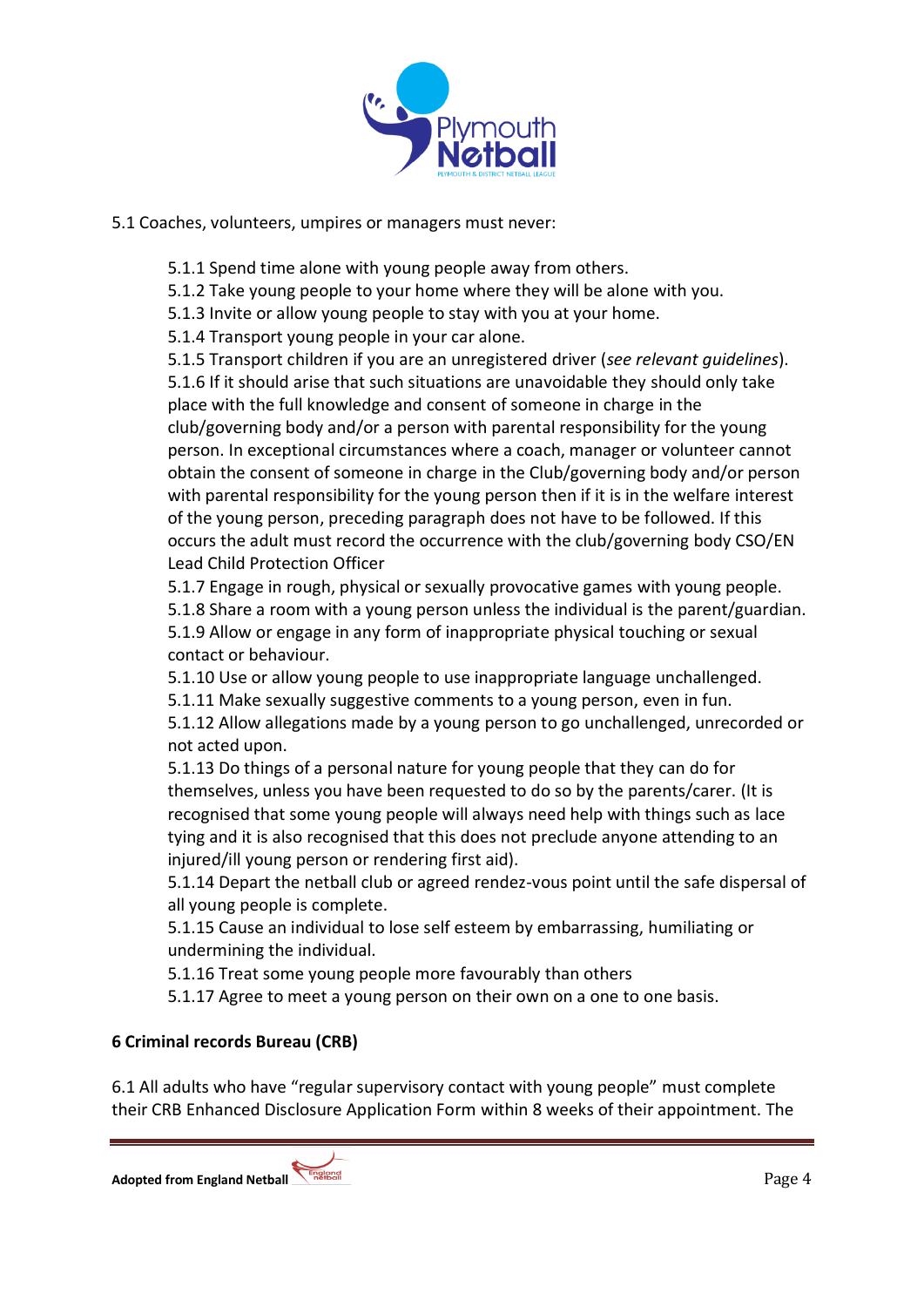

adults must be supervised with young people at all times whilst the club waits for the outcome of this disclosure. These adults will include:

- 6.1.1 Professional Staff.
- 6.1.2 All coaches/assistant coaches.
- 6.1.3 Team Managers.
- 6.1.4 Officials.
- 6.1.5 Safeguarding Officers.
- 6.1.6 Physiotherapists/Fitness staff / Other support staff such as Doctors.
- 6.1.7 Netball administrators.
- 6.1.8 Anyone assisting or supporting at any event.

6.2 CRB disclosures must be conducted through England Netball who have jurisdiction to deal with any matter arising from any such disclosure.

### **7. Whistleblowing**

7.1 Whistle-blowing is an early warning system. It is about revealing and raising concerns over misconduct or malpractice within an organisation or within an independent structure associated with it.

7.2 If there is a concern with regard to the behaviour of an adult towards a young person or young person to young person, it is important that you share your concerns with the England Netball Lead Child Protection Officer and / or Club Safeguarding Officer.

7.3 All information received and discussed will be treated in confidence and only shared with those individuals who will be able to manage and resolve the situation. On occasion it may be necessary to seek advice, or inform the statutory agencies e.g. The Police or Children's Services (formerly Social Services).

7.4 All concerns will be taken seriously and managed accordingly within the Safeguarding and Protecting Young People in Netball Policy and Procedures.

### **8. Positions of Trust**

8.1 All adults who work with children/young people are in a position of trust which has been invested in them by the parents, the sport and the child/ young person. This relationship can be described as one in which the adult is in a position of power and influence by virtue of their position. Sexual intercourse or touching by an adult with a child under the age of 16 years is unlawful, even where there is apparent consent from the child. A consensual sexual relationship between an adult in a position of trust within the netball setting and a child